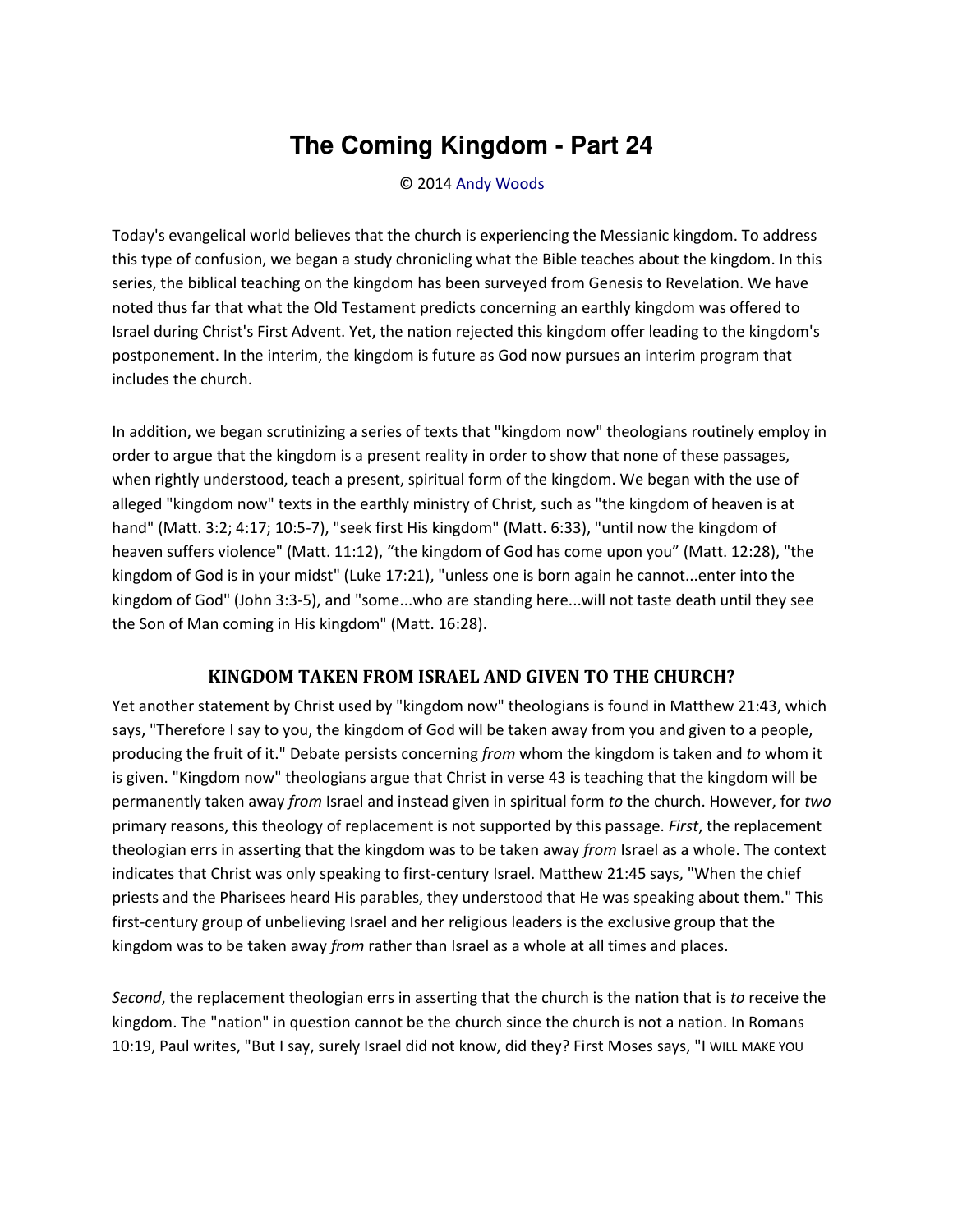JEALOUS BY THAT WHICH IS NOT A NATION, BY A NATION WITHOUT UNDERSTANDING WILL I ANGER YOU.<sup>*"*</sup> Here, Paul explains how God's present blessing on the church is currently provoking unbelieving Israel to jealousy. In this description Paul calls the church a non-nation. The singular noun "nation" *ethnos* is twice used here to depict the church's lack of national status. After all, the church does not consist of a single nation but rather consists of believers in Jesus Christ from all nations (Gal. 3:28; Eph. 2:14-15; Col. 3:11; Rev. 5:9). Some use First Peter 2:9 to support the idea that the church is a nation. However, this argument incorrectly assumes that First Peter was written to the church at large rather than merely to the believing Jews in the Diaspora.<sup>1</sup>

Rather than seeing the nation as the church, it seems far better to conclude that the nation spoken of in Matthew 21:43 is a future generation of believing Jews. This view fits well with the remaining context of Matthew's Gospel, which speaks of a physical and spiritual future restoration of national Israel (Matt. 23:38-39; 24:31; 25:31). Furthermore, the word nation (*ethnos*) that is translated "people" or "nation" in Matthew 21:43 is used of national Israel elsewhere in Scripture, such as in John 11:51 and Acts 24:17.<sup>2</sup> Thus, contrary to the "kingdom now" rendering of Matthew 21:43 that the kingdom will be taken away from Israel as a whole and instead given in spiritual form to the church, the verse when taken in context actually teaches that the kingdom will be taken away from first-century Israel only and instead given to future believing national Israel in the coming Tribulation period and millennial kingdom.

Interestingly, such a divine pattern of working through a subsequent generation after the cutting off of a previous generation would be in harmony with Israel's history. For example, despite the fact that the Exodus generation failed to attain Canaan due to unbelief (Num. 13–14), God accomplished His purposes through a subsequent generation of believing Jews as recorded in the Book of Joshua. No doubt Matthew's Hebrew-Christian readers would not only understand this pattern but also recognize its reassertion in the end times drama as God would set aside first-century unbelieving Israel and fulfill His kingdom program through a future generation of believing Israel.

## **MY KINGDOM IS NOT OF THIS WORLD**

 Yet another statement by Christ used by "kingdom now" theologians is found in John 18:36, where Christ said, "My kingdom is not of this world. If My kingdom were of this world, then My servants would be fighting so that I would not be handed over to the Jews; but as it is, My kingdom is not of this realm." "Kingdom now" theologians use this verse to teach that Christ's kingdom is entirely spiritual rather than physical. However, for at least *three* reasons, Jesus did not here deny the one day future arrival of an earthly kingdom. *First*, Christ made this statement very late in His ministry. By this time, the offer of the kingdom that had been extended to first-century Israel (Matt. 3:2; 4:17; 10:5-7) had already been rejected (Matt. 12:24) and taken off the table (Matt. 21:43). Thus, in John 18:36, at that specific point in time, Christ was simply explaining that God's kingdom was no longer an imminent threat to Pilate's kingdom. Constable notes the specific timing of Christ's remarks: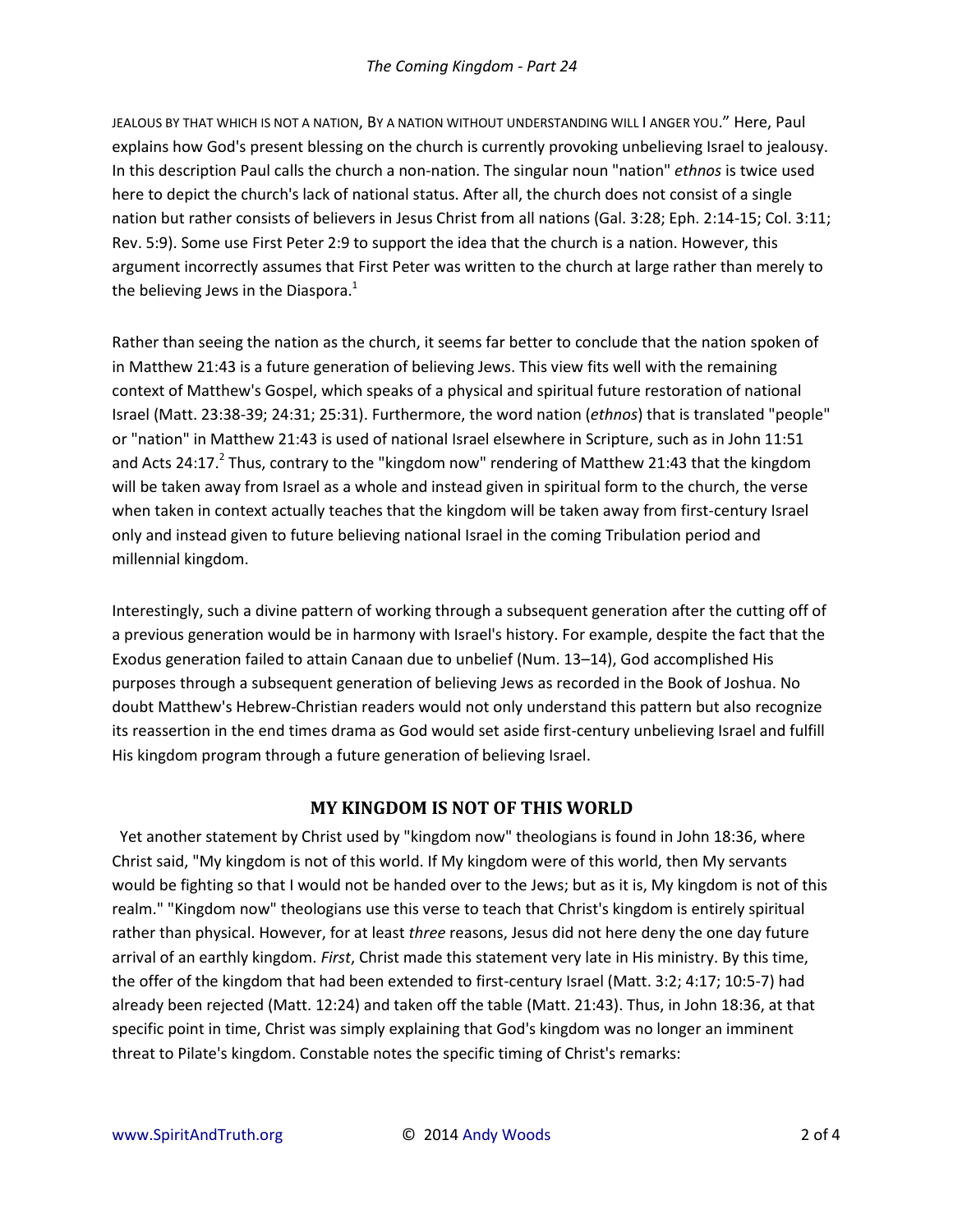Jesus was not denying that His kingdom was an earthly kingdom. He was not saying it was only the spiritual rule of God over the hearts of His people. He was not saying that His kingdom had nothing to do with this world, either. This should be clear from Jesus' other references to His kingdom as being an earthly kingdom. His point was that He and His kingdom were not a present threat to Rome (cf. 18:10-11). It was non-threatening because God had postponed the messianic kingdom—due to Israel's unbelief—though Jesus did not explain this to Pilate. $3$ 

*Second*, the final clause of John 18:36 contains the Greek word *nyn*, which is typically translated "now." This final clause could therefore be translated, "but *now* My kingdom is not from here" (NKJV; italics added). Thus, the idea is "My kingdom is not *now* established." In other words, Christ was not denying the kingdom's ultimate arrival upon earth. Rather, he was only denying its immediate arrival. Craven explains the significance of the insertion of "now":

In this utterance, it is contended that our Lord intended to declare to Pilate that the kingdom He came to establish was not after the manner of the kingdoms of this world, *i. e.*, not external, political. It is admitted that the utterance considered in itself will bear this interpretation; but it will also bear one consistent with the theory herein advocated, especially in view of the introduction of *nyn* in the last clause of the verse, which may be regarded as a particle of time—My kingdom is not *now* established. Which of these interpretations are we to adopt? The one supposes that our Lord whispered into the ear of a heathen (neither the disciples nor the Jews were in the Pretorium, ver. 28), the great truth concerning His kingdom, which he had not only *concealed* from His disciples (hid from them in a bewildering enigma) but a few hours before on the solemn occasion of the institution of the Supper, Luke 22:29, 30; but which, also, He continued to *conceal* throughout the forty days of His subsequent continuance with them, during which time He is represented as "speaking of the things pertaining to the kingdom of God," Acts 1:3, and as opening "their understanding, that they might understand the Scriptures," Luke 24:45! The other interpretation supposes that He spake in consistency with His previous and subsequent teaching.<sup>4</sup>

*Third*, rather than denying its future, terrestrial reality, Christ was here simply making a statement as to the His kingdom's ultimate origin or source. When Christ explained "My kingdom is not *of* this world" (italics added), the word translated "of" is the Greek preposition *ek*. McClain notes its significance: "The preposition is *ek*, indicating source or originating cause. His kingdom does not originate in the present cosmos or world system."<sup>5</sup> Constable similarly explains, "Jesus' kingdom is 'not of this realm' or 'from another place' (Gr. *ouk enteuthen*, lit. not from this place) in another sense. It will come down from heaven to the earth rather than originating from the earth. It will begin when Jesus comes down from heaven to earth at His Second Coming."<sup>6</sup>